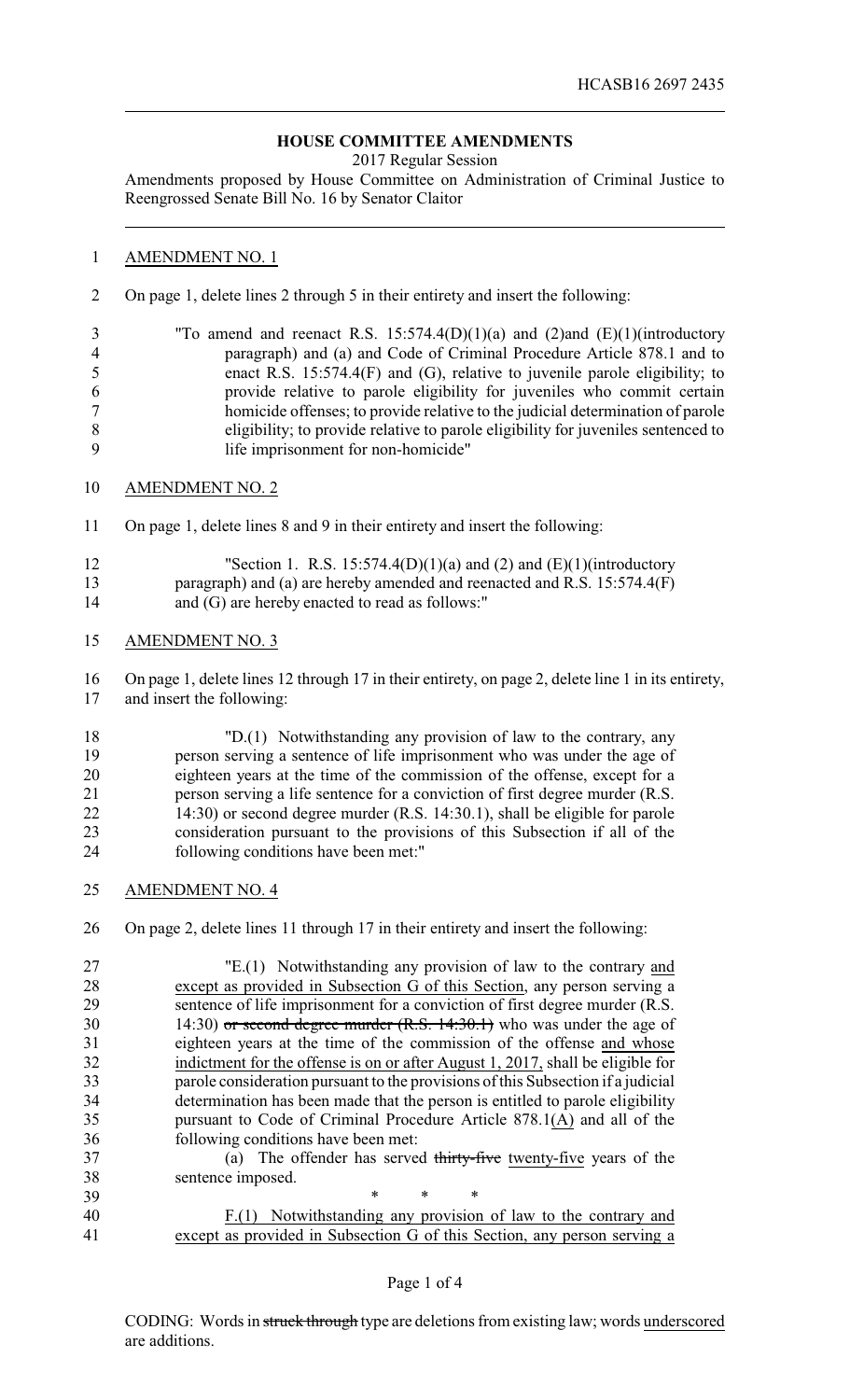| $\mathbf{1}$   | sentence of life imprisonment for a conviction of second degree murder (R.S.    |
|----------------|---------------------------------------------------------------------------------|
| $\overline{2}$ | 14:30.1) who was under the age of eighteen years at the time of the             |
| 3              | commission of the offense and whose indictment for the offense is on or after   |
| $\overline{4}$ | August 1, 2017, shall be eligible for parole consideration if all of the        |
| 5              | following conditions have been met:                                             |
| 6              | The offender has served twenty-five years of the sentence<br>(a)                |
| $\overline{7}$ | imposed.                                                                        |
| 8              | (b) The offender has not committed any major disciplinary offenses              |
| 9              |                                                                                 |
|                | in the twelve consecutive months prior to the parole hearing date. A major      |
| 10             | disciplinary offense is an offense identified as a Schedule B offense by the    |
| 11             | Department of Public Safety and Corrections in the Disciplinary Rules and       |
| 12             | Procedures for Adult Offenders.                                                 |
| 13             | (c) The offender has completed the mandatory minimum of one                     |
| 14             | hundred hours of prerelease programming in accordance with R.S. 15:827.1.       |
| 15             | The offender has completed substance abuse treatment as<br>(d)                  |
| 16             | applicable.                                                                     |
| 17             | The offender has obtained a GED certification, unless the<br>(e)                |
| 18             | offender has previously obtained a high school diploma or is deemed by a        |
| 19             | certified educator as being incapable of obtaining a GED certification due to   |
| 20             | a learning disability. If the offender is deemed incapable of obtaining a GED   |
| 21             | certification, the offender shall complete at least one of the following:       |
| 22             | (i) A literacy program.                                                         |
| 23             | (ii) An adult basic education program.                                          |
| 24             | (iii) A job skills training program.                                            |
| 25             | (f) The offender has obtained a low-risk level designation determined           |
| 26             | by a validated risk assessment instrument approved by the secretary of the      |
| 27             | Department of Public Safety and Corrections.                                    |
| 28             | (g) The offender has completed a reentry program to be determined               |
|                |                                                                                 |
| 29             | by the Department of Public Safety and Corrections.                             |
| 30             | (2) For each offender eligible for parole consideration pursuant to the         |
| 31             | provisions of this Subsection, the board shall meet in a three-member panel,    |
| 32             | and each member of the panel shall be provided with and shall consider a        |
| 33             | written evaluation of the offender by a person who has expertise in             |
| 34             | adolescent brain development and behavior and any other relevant evidence       |
| 35             | pertaining to the offender.                                                     |
| 36             | (3) The panel shall render specific findings of fact in support of its          |
| 37             | decision.                                                                       |
| 38             | (1) Notwithstanding any provision of law to the contrary, any<br>€Ì.            |
| 39             | person serving a sentence of life imprisonment for a conviction of first        |
| 40             | degree murder (R.S. 14:30) or second degree murder (R.S. 14:30.1) who was       |
| 41             | under the age of eighteen years at the time of the commission of the offense    |
| 42             | and whose indictment for the offense was prior to August 1, 2017, shall be      |
| 43             | eligible for parole consideration pursuant to the provisions of this Subsection |
| 44             | if a judicial determination has been made that the person is entitled to parole |
| 45             | eligibility pursuant to Code of Criminal Procedure Article 878.1(B) and all     |
| 46             | of the following conditions have been met:                                      |
| 47             | The offender has served twenty-five years of the sentence<br>(a)                |
| 48             | imposed.                                                                        |
| 49             | (b) The offender has not committed any major disciplinary offenses              |
| 50             |                                                                                 |
| 51             | in the twelve consecutive months prior to the parole hearing date. A major      |
|                | disciplinary offense is an offense identified as a Schedule B offense by the    |
| 52             | Department of Public Safety and Corrections in the Disciplinary Rules and       |
| 53             | Procedures for Adult Offenders.                                                 |
| 54             | The offender has completed the mandatory minimum of one<br>(c)                  |
| 55             | hundred hours of prerelease programming in accordance with R.S. 15:827.1.       |
| 56             | The offender has completed substance abuse treatment as<br>(d)                  |
| 57             | applicable.                                                                     |
| 58             | The offender has obtained a GED certification, unless the<br>(e)                |
| 59             | offender has previously obtained a high school diploma or is deemed by a        |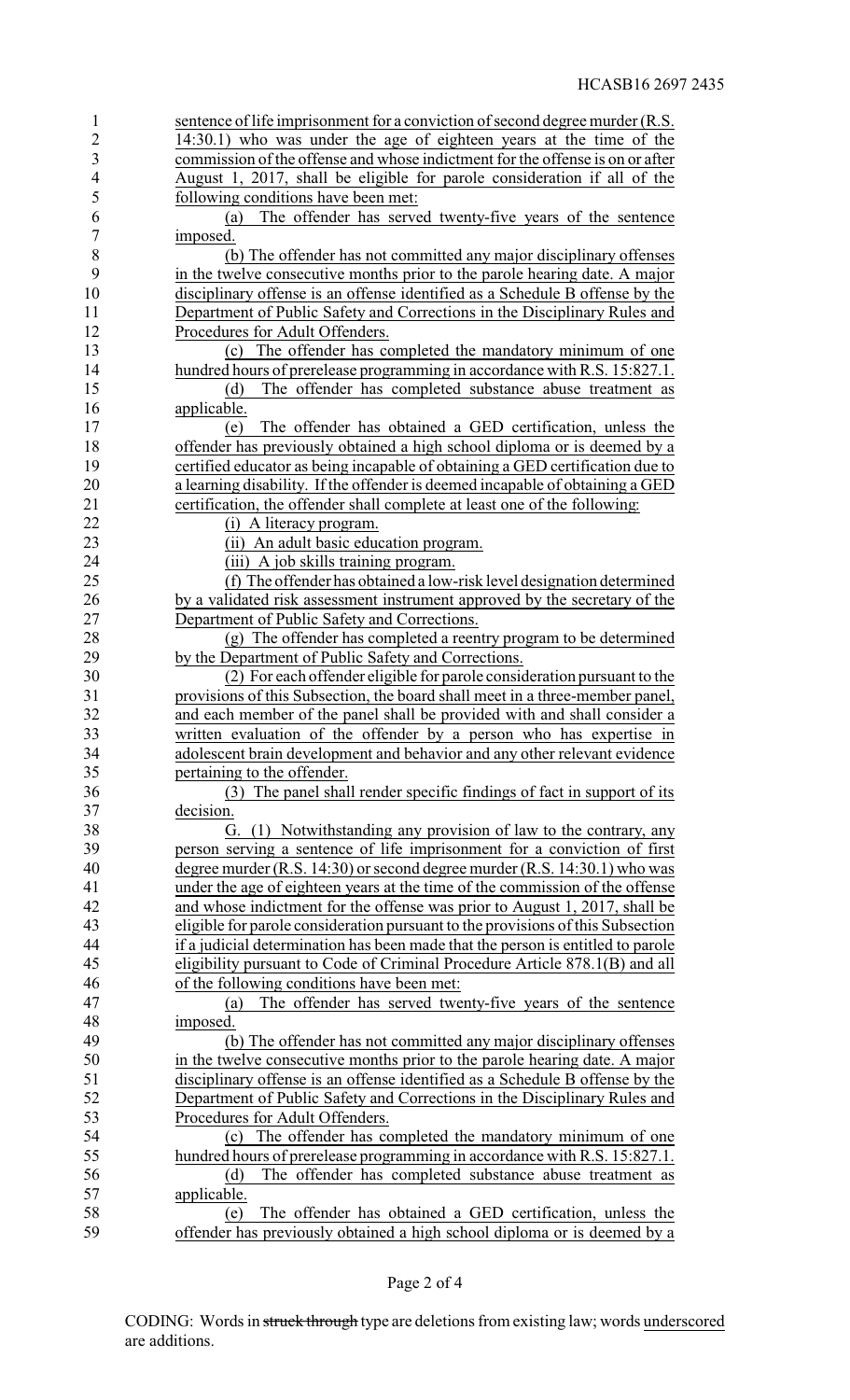| $\mathbf{1}$   | certified educator as being incapable of obtaining a GED certification due to        |
|----------------|--------------------------------------------------------------------------------------|
| $\overline{2}$ | a learning disability. If the offender is deemed incapable of obtaining a GED        |
| 3              | certification, the offender shall complete at least one of the following:            |
| $\overline{4}$ | (i) A literacy program.                                                              |
| 5              | (ii) An adult basic education program.                                               |
| 6              | (iii) A job skills training program.                                                 |
| $\overline{7}$ | (f) The offender has obtained a low-risk level designation determined                |
| 8              | by a validated risk assessment instrument approved by the secretary of the           |
| 9              | Department of Public Safety and Corrections.                                         |
| 10             | (g) The offender has completed a reentry program to be determined                    |
| 11             | by the Department of Public Safety and Corrections.                                  |
| 12             | (2) For each offender eligible for parole consideration pursuant to the              |
| 13             | provisions of this Subsection, the board shall meet in a three-member panel,         |
| 14             | and each member of the panel shall be provided with and shall consider a             |
| 15             | written evaluation of the offender by a person who has expertise in                  |
| 16             | adolescent brain development and behavior and any other relevant evidence            |
| 17             | pertaining to the offender.                                                          |
| 18             | (3) The panel shall render specific findings of fact in support of its               |
|                |                                                                                      |
| 19             | decision.                                                                            |
| 20             | Section 2. Code of Criminal Procedure Article 878.1 is hereby                        |
| 21             | amended and reenacted to read as follows:                                            |
| 22             | Art. 878.1. Sentencing hearing Hearing to determine parole eligibility for           |
| 23             | certain juvenile offenders                                                           |
| 24             | A. In any case where an If an offender is indicted on or after August                |
| 25             | 1, 2017, for the crime to be sentenced to life imprisonment for a conviction         |
| 26             | of first degree murder $(R.S. 14:30)$ or second degree murder $(R.S. 14:30.1)$       |
| 27             | where the offender was under the age of eighteen years at the time of the            |
| 28             | commission of the offense, the district attorney shall file a notice of intent to    |
| 29             | seek a sentence of life imprisonment without possibility of parole within one        |
| 30             | hundred eighty days after the indictment. If the district attorney timely files      |
| 31             | the notice of intent, a hearing shall be conducted after conviction and prior        |
| 32             | to sentencing to determine whether the sentence shall be imposed with or             |
| 33             | without parole eligibility. If the court determines that the sentence shall be       |
| 34             | imposed with parole eligibility, the offender shall be eligible for parole           |
| 35             | pursuant to the provisions of R.S. $15:574.4(E)$ . If the district attorney fails to |
| 36             | timely file the notice of intent, the sentence shall be imposed with parole          |
| 37             | eligibility and the offender shall be eligible for parole pursuant to the            |
| 38             | provisions of R.S. 15:574.4 $(E)$ without the need of a judicial determination       |
| 39             | pursuant to the provisions of this Article. If the court determines that the         |
| 40             | sentence shall be imposed without parole eligibility, the offender shall not be      |
| 41             | eligible for parole.                                                                 |
| 42             | B.(1) If an offender was indicted prior to August 1, 2017, for the                   |
| 43             | crime of first degree murder $(R.S. 14:30)$ or second degree murder $(R.S. 14:30)$   |
| 44             | 14:30.1) where the offender was under the age of eighteen years at the time          |
| 45             | of the commission of the offense and a hearing was not held pursuant to this         |
| 46             | Article prior to August 1, 2017, to determine whether the offender's sentence        |
| 47             | should be imposed with or without parole eligibility, the district attorney          |
| 48             | shall file a notice of intent to seek a sentence of life imprisonment without        |
| 49             | the possibility of parole within ninety days of August 1, 2017. If the district      |
| 50             | attorney timely files the notice of intent, a hearing shall be conducted to          |
| 51             | determine whether the sentence shall be imposed with or without parole               |
|                |                                                                                      |
| 52             | eligibility. If the court determines that the sentence shall be imposed with         |
| 53             | parole eligibility, the offender shall be eligible for parole pursuant to R.S.       |
| 54             | $15:574.4(G)$ . If the district attorney fails to timely file the notice of intent,  |
| 55             | the offender shall be eligible for parole pursuant to R.S. $15:574.4(E)$ without     |
| 56             | the need of a judicial determination pursuant to the provisions of this Article.     |
| 57             | If the court determines that the sentence shall be imposed without parole            |
| 58             | eligibility, the offender shall not be eligible for parole.                          |